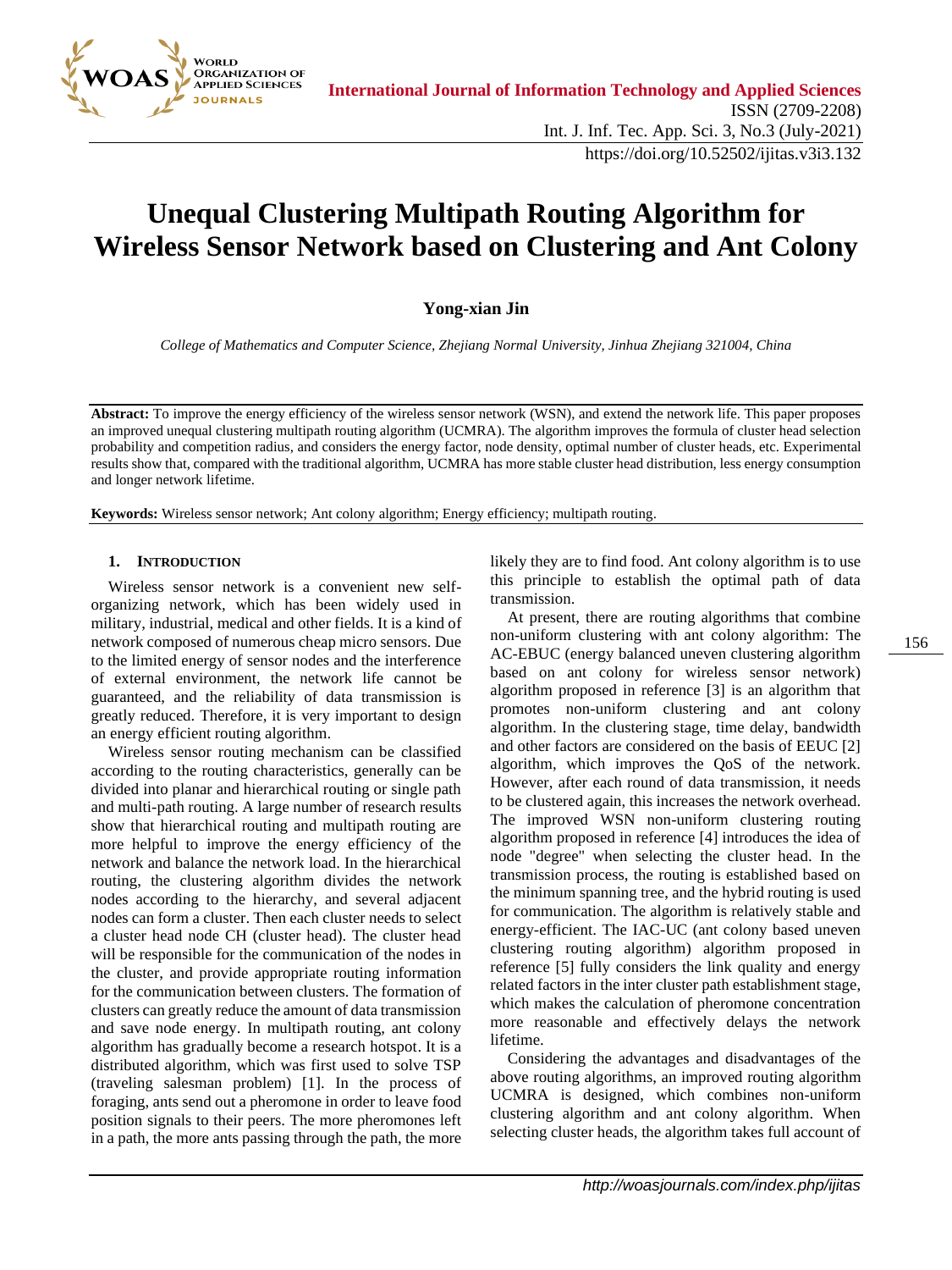energy, node density, the optimal number of cluster heads and other factors, so as to reduce energy consumption and prolong the network cycle.

## **2. UCMRA ALGORITHM**

## *A. Clustering stage*

# (1) Generation of candidate cluster heads

UCMRA algorithm uses the value of the generation range from 0 to 1 to compare with the threshold to generate candidate cluster heads. The algorithm applies the following threshold formula (1).

$$
T'(n) = \begin{cases} \frac{p}{1 - p \times (r \bmod 1/p)} \times (q_1 \frac{E_{res}}{E_{avg}} + q_2 \frac{N_n}{N}), n \in G \\ 0, & n \notin G \end{cases}
$$
 (1)

Where *p* is the probability that the node is selected as the cluster head; *r* represents the current round value; *G* is the set of unselected nodes in the last round  $1/p$ ;  $q_1$  and  $q_2$  are weight factors, and satisfy  $q_1 + q_2 = 1$ ;  $E_{res}$  is the residual energy of the node; *Eavg* is the average residual energy of nodes;  $N_n$  is the number of surviving neighbor nodes; N is the total number of surviving nodes. Due to the random deployment of wireless sensor nodes, the improved threshold formula takes into account the node density, that is, the ratio of the number of surviving neighbors to the total number of nodes within a certain radius of competition.

The candidate cluster head generation strategy is shown in equation (2), which is the random value generated by node n, and the value range is (0,1). As can be seen from equations (1) and (2), when the sum is larger, the threshold is larger, and the probability of selecting candidate node is larger, otherwise, the probability is smaller. If the random value of the node is greater than the threshold, the campaign will not continue.

 $\lceil u_n \leq T'(n) \rceil$  node *n* is selected as candidate node  $\begin{cases} u_n > T'(n) \end{cases}$ ; node *n* abandons election (2)

# (2) Calculate competition radius

The EEUC algorithm only considers the distance length when calculating the competition radius of candidate cluster heads, We improve the formula as follows:

$$
R'_{c} = \left[ c_{1} \left( 1 - \frac{d_{\max} - d_{ns}}{d_{\max} - d_{\min}} \times \frac{E - E_{res}}{E - E_{\min}} \right) + c_{2} (1 - \frac{N_{n}}{N}) \right] R_{\max} \quad (3)
$$

Where, *c*1 and *c*2 are weight factors respectively, *c*1  $+ c_2 = 1$ ; R max it is the maximum competition radius set

in advance.  $d_{\text{max}}$  and  $d_{\text{min}}$  are the maximum and minimum values of the sink nodes separated from each other; *dns* represents the distance from the current node to the sink node;  $E$  is the initial energy of the node;  $E$  min is the bottleneck value of network energy.

The improved competition radius formula shows that the shorter  $d_{ns}$ , the more energy consumption and the higher the node density, then  $R'$ <sub>c</sub> and the cluster size is he smaller. Compared with the traditional formula, the energy and the number of adjacent nodes is considered to further effectively alleviate the serious local energy consumption, balance the network load, avoid the premature paralysis of the local network, and improve the overall performance of the network.

# (3) Final cluster head election mode

After the candidate cluster heads are generated, they form a set together, from which the final cluster head node needs to be determined. The number of cluster heads affects the energy consumption of the whole network. The optimal number of cluster heads is obtained according to formula (4) [6].

$$
k_{opt} = \frac{\sqrt{N}}{\sqrt{2\pi}} \sqrt{\frac{\xi_{fs}}{\xi_{amp}}} \frac{M}{d^2_{\text{toBS}}} \tag{4}
$$

The candidate cluster head is the final cluster head with the largest ratio according to formula (5). Then, the cluster head sends the election message to the neighboring nodes within the range of their competition radius. The other nodes apply for the cluster themselves and list the cluster heads in the list of neighboring nodes (as shown in Table 1). The cluster head also includes the effective members in their own neighbor table to establish the neighbor relationship.

$$
\max \frac{E_{res}}{d_{ns}}\tag{5}
$$

Table 1 list of adjacent nodes

| Identification | Describe                |
|----------------|-------------------------|
| ID             | Node number             |
| State          | Node status             |
| $E_{res}$      | Node residual energy    |
| R'             | Node competition radius |
|                | Distance from the node  |

## *B. Multi-path establishment*

The multi hop mechanism is used in cluster head communication. After the cluster head is determined, the cluster head will send identity information and related information of adjacent nodes to the *Sink* node. The *Sink*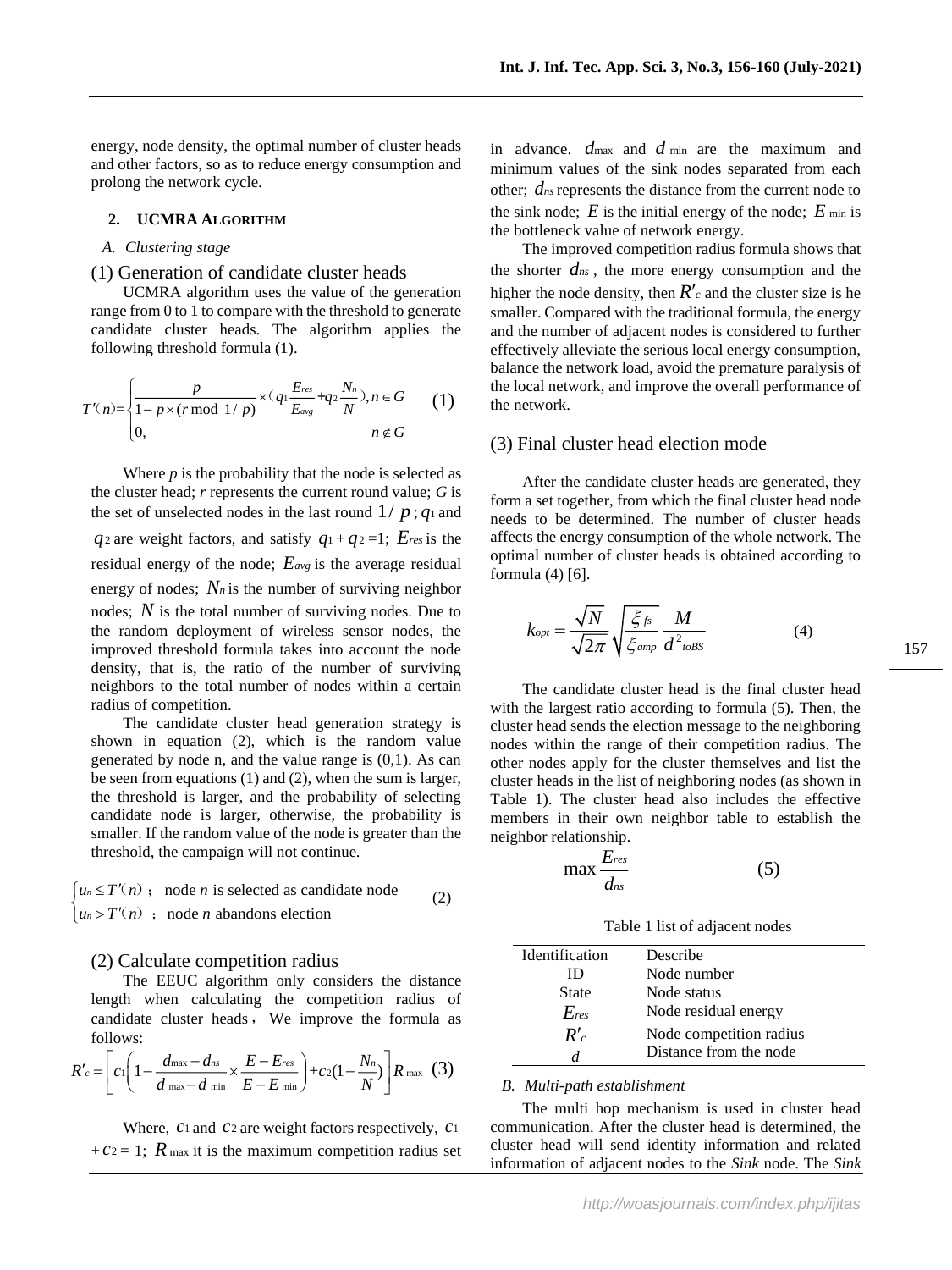node establishes the multi hop forwarding path through the optimized ant colony algorithm. If there is no initial information of routing between cluster head and *Sink* node, each cluster head will release the forward ant to establish routing.

This algorithm improves the traditional heuristic formula, as shown in equation (6). Among them, *Eres* is the node residual energy; *Ecost* is energy consumption of sending data to node m for node n; *dnm* and *dms* are the distances from n to m and m to *Sink*, respectively;  $\alpha$  and  $\beta$  are weight factors respectively, satisfying  $\alpha + \beta = 1$ . The traditional heuristic function only includes the distance factor of the next hop object, and the improved formula also adds energy and other factors. In this way, when selecting the next hop object, the forward ant has a higher probability of selecting the node with high energy, low energy consumption and closer to *sink* node, and its working life is longer.

$$
\eta_{nm}(t) = \frac{E_{res} / E_{cost}}{\alpha d_{nm} + \beta d_{ms}}
$$
(6)

Every time the forward ant arrives at the destination cluster head, it will immediately update the routing table of the cluster head, including the total emission energy consumption, residual energy and other data, and then convert to the backward ant return, it needs to complete the task of updating the pheromone concentration on the path. The pheromone concentration updating formula is improved as equation (7), where  $E_{min}$  is the minimum value of the residual energy of the node in the backward ant path, that is, the energy bottleneck value; *Eavg* is the average energy consumed in the path; *Hop* is the total number of hops; is the time delay from *Sink* to this node. It can be seen that the pheromone concentration will change with the change of energy, hop number and delay value. The node with small energy bottleneck value, more hops and longer time has less pheromone concentration, so it is less likely to become the best routing member, and vice versa.

$$
\Delta \tau^*{}_{nm}(t) = \frac{E_{\min}}{E_{avg} \times Hop \times T_{delay}} \tag{7}
$$

#### *C. Data transmission and intra cluster adjustment*

 When the cluster head finds that the backward ant arrives, the cluster head can send out the fused and cached information through the established routing information. The data forwarding formula between clusters is as follows:

$$
P_{ij}(t) = \frac{\left[\eta_{ij}(t)\right]^{\left(\beta\right)}}{\sum\limits_{n\in k} \left[\eta_{in}(t)\right]^{\left(\beta\right)}}
$$
(8)

The algorithm uses the "round" mechanism, each round needs to be re clustered to establish the route, which will consume a lot of energy, so it uses the method of adjusting within the cluster to re select the cluster head. At the end of a run, if the current energy of the cluster head is not less than the average energy of the cluster members, the cluster head does not need to change. On the contrary, adjust the cluster head and replace it with a node larger than the average energy of the cluster members. Then calculate and determine the final new cluster head according to equation (5). The new cluster head sends its own information to other nodes and informs them of the success of the election, and the ordinary nodes adjust the corresponding routing information after receiving it.

## **3. EXPERIMENT AND ANALYSIS**

LEACH [7] is a typical clustering routing, and EEUC [2] is a classic representative of non-uniform clustering. The simulation and comparative experiments of LEACH, EEUC and UCMRA routing algorithms are carried out by using MATLAB platform. The experimental contents are the statistics of cluster head number distribution, node failure and average energy consumption. Some parameters in the experiment are shown in Table 2, and the experimental results are shown in Figures 1, 2 and 3.

| Table 2 simulation experiment parameters |                                |                  |                 |  |
|------------------------------------------|--------------------------------|------------------|-----------------|--|
| Parameter name                           | value                          | Parameter name   | value           |  |
| Area size                                | $200m \times 200m$             | d <sub>0</sub>   | 87m             |  |
| Number of nodes                          | 400                            | $q_1$            | 0.5             |  |
| Packet size                              | 4000bit                        | $q_2$            | 0.5             |  |
| Base station location                    | (100, 250)                     | C <sub>1</sub>   | 0.5             |  |
| Node initial energy                      | $0.5$ J/node                   | C <sub>2</sub>   | 0.5             |  |
| $E$ elec                                 | 50nJ/bit                       | $R_{\text{max}}$ | 90 <sub>m</sub> |  |
| $\mathcal{E}$ fs                         | 10pJ/bit/m <sup>2</sup>        | $\alpha$         | 0.5             |  |
| $\varepsilon$ cmp                        | $0.0013$ pJ/bit/m <sup>4</sup> |                  | 0.5             |  |

Table 2 simulation experiment parameters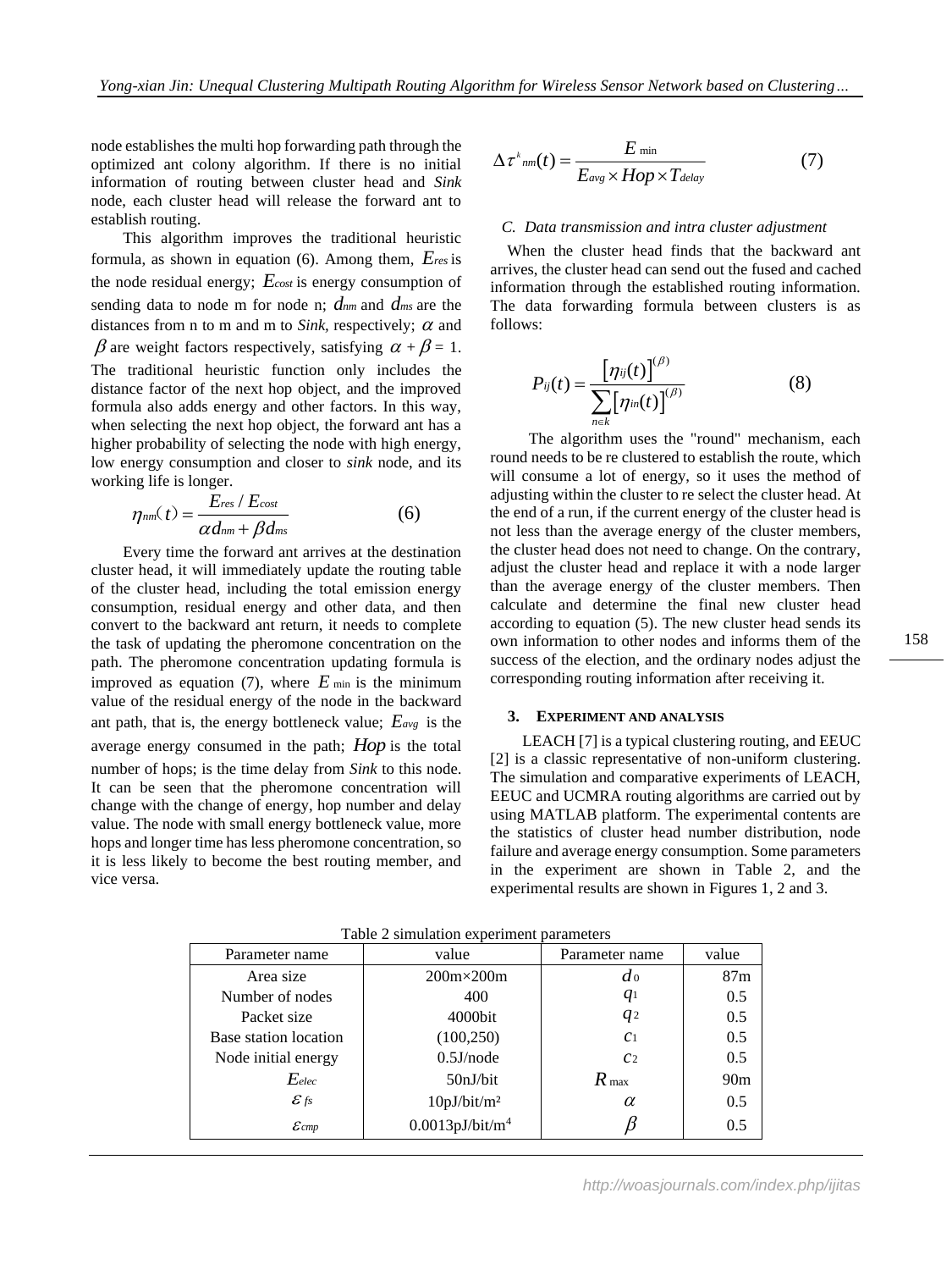As shown in Figure 1, the distribution of LEACH cluster heads in figure A is relatively unstable and fluctuates greatly, while EEUC in Figure B and UCMRA in Figure C are relatively stable, and the latter tends to be normal distribution. Clustering method plays an important role in the result of cluster head distribution. LEACH uses the method of random number and threshold to compare, so it is difficult to control the stability of cluster head distribution. EEUC algorithm uses the way of election cluster head, first select the candidate cluster head and then determine the final cluster head, in order to avoid the randomness of selection, the selected cluster head is better. Compared with EEUC, UCMRA algorithm not only includes the node energy factor, but also adds the node density factor, which makes the distribution of cluster heads more stable. After the cluster heads are selected successfully, it does not need to inform the whole network, only needs to inform the ordinary members within the competition radius, so as to reduce part of the energy consumption.





Figure 1 Statistics of cluster head number distribution.

As can be seen from Figure 2, LEACH algorithm generates failure nodes from 400 rounds of network operation, EEUC generates failure nodes from around 700 rounds, while UCMRA algorithm generates failure nodes from 1000 rounds. Nearly half of leach nodes fail in 500 rounds, while the survival rate of the other two routes is still 100%. About 1200 rounds of EEUC nodes have all died, while about 1400 rounds of UCMRA nodes have all died. It can be seen that the network life of UCMRA is nearly 17% longer than that of EEUC.





As can be seen from Figure 3, the initial energy value of the network is 200J, and the energy value of LEACH algorithm drops to 0 in about 1000 rounds. Compared with LEACH and EEUC, UCMRA has a lower energy consumption decline rate. This is because UCMRA not only optimizes the selection method of cluster heads and selects better cluster heads, but also optimizes the energy path between cluster heads in combination with ant colony algorithm, So that the limited energy in the network can be used efficiently.